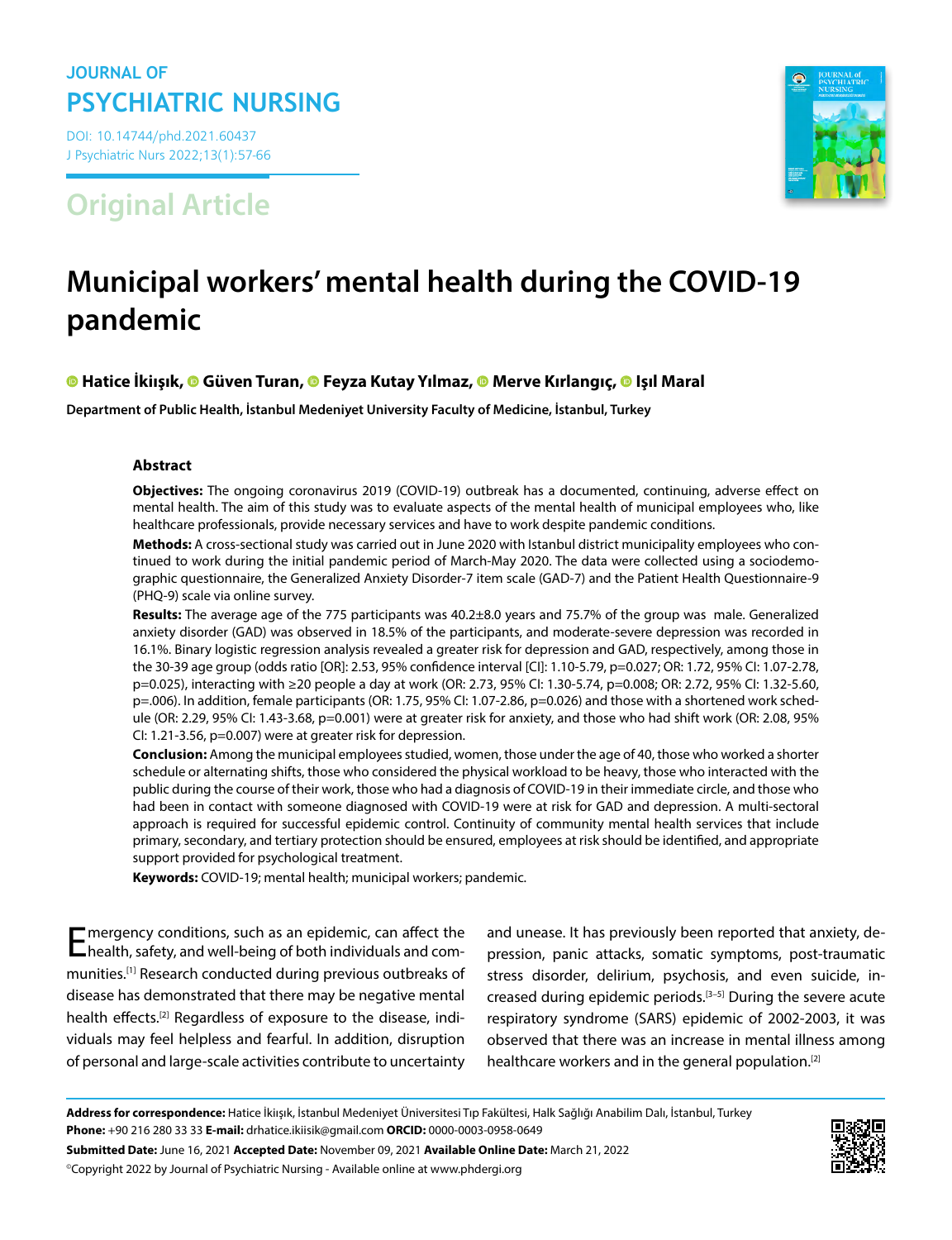#### **What is presently known on this subject?**

- COVID-19 has significantly affected the mental health of the community, especially those who have to work in difficult pandemic conditions due to their jobs. Therefore, there has been an increase in both some symptoms and the incidence of mental disorders. Especially in this period, there are many studies subjecting the negative effects on mental health's of health and social service workers who work intensively and devotedly.
- **What does this article add to the existing knowledge?**
- Unlike many studies investigating the effects of the pandemic on mental health, this study provides an evidence-based view of the mental health effects of COVID-19 in local government workers who have been actively providing services since the beginning of the epidemic, even during times of social restrictions and curfews. Our results suggest that this process may have a greater impact on mental health in some groups.
- **What are the implications for practice?**
- As the pandemic process continues, its effects on mental health also continue. In this period, our study will contribute to the recognition of high-risk groups for depression and generalized anxiety disorder in nonhealth workers, and thus support potential approaches to overcome the threats to mental health with institutional measures and interventions.

The coronavirus 2019 (COVID-19) pandemic has had a widespread psychological effect since its emergence in December 2019 that continues to this day. Several studies conducted in China have reported rates of depression, anxiety, stress, and insomnia as a result of the COVID-19 epidemic ranging from 18% to 48%.<sup>[6,7,13]</sup> In a meta-analysis study evaluating 62 studies from 17 countries, it was noted that anxiety and depression were the most common psychological effects of the epidemic, with a prevalence of 28% and 33%, respectively. <sup>[8]</sup> Different populations have experienced varying levels of psychological distress during the COVID-19 pandemic based on applicable conditions, such as the elderly, children, and healthcare workers.[9–11] Studies have shown that there was an undeniably higher prevalence of anxiety and depression among individuals who had to work outside the home during these extraordinary circumstances.<sup>[12-14]</sup> One study revealed rates of depression, anxiety, and insomnia among healthcare professionals at rates of 50% to 70%.<sup>[13]</sup>

Research to examine the mental health effects on employees during the pandemic has primarily focused on healthcare workers, who are at the forefront of the response to the disease. However, employees of other sectors that provide critical public goods and services, such as law enforcement, postal and cargo services, the food and agriculture industry, and municipal services, have also been challenged to maintain adequate service under extreme conditions. Modern, urban environments particularly rely on a complex infrastructure, which includes a wide range of municipal services, such as the water and electricity supply, public safety, public transport, garbage removal, and sewerage services.<sup>[15]</sup> Waste management for health facilities plays an important role in the control of the spread of infection, and this service provided by municipalities is considered a basic public health service.<sup>[16]</sup> The continuity of essential services is the duty of local governments and their employees.<sup>[16]</sup> Local government employees who need to leave home to provide these critical services despite restrictions on movement and potential infection often worry about the high risk of infection and the fear of infecting family members.[15] Those who have greater interaction with the public or significant daily contact with numerous people have demonstrated higher transmission anxiety.<sup>[15]</sup> As with healthcare workers, these concerns suggest that these employees are also at risk of impairment of their mental health. While a necessary priority was given to the diagnosis, follow-up, and treatment of COVID-19 cases, care for individuals with existing or newly diagnosed health problems, including psychiatric illness, was severely limited. The public was asked not to go to a hospital unless it was an emergency. Many facilities, including community mental health centers, were closed as part of the effort to control the spread of COVID-19. Many people with psychiatric illness were left without professional help and support. Though some effort to provide services was made, such as tele-health services, families and individuals were largely left to struggle on their own. The painstakingly established and fragile work of community mental health nurses to care for public mental health, such as identifying high-risk individuals and providing counseling, education, and crisis intervention, has been interrupted, adding to the existing burden of unmet community needs in terms of psychiatric disease [15,17]

The mental health effects of the pandemic will have consequences. It is important to understand the impact in order to provide appropriate responses. The purpose of this study was to evaluate signs of anxiety and depression in local government employees working in a district municipality of Istanbul during the early pandemic period and to assess influential factors.

## **Materials and Method**

#### **Ethical Responsibilities**

Before beginning the study, the Kadıköy Municipality was approached by the researchers and granted approval for the administration of the questionnaires. The study was also approved by the Göztepe Training and Research Hospital Clinical Research Ethics Committee on June 24, 2020 (no: 2020/0384). All of the respondents provided written, informed consent.

#### **Study Design**

This was a quantitative, cross-sectional study conducted with employees of the district municipality in Kadıköy, one of the most socio-economically developed districts of the Anatolian side of Istanbul, during the period of June 19-30, 2020 to assess their experience following the first officially reported case of COVID-19 in Turkey on March 11, 2020.

#### **Target Population and Sample**

No selection method was used; the goal was to reach municipal employees who continued to perform their duties during the period studied (March-May 2020). A presidential decree in response to the pandemic provided administrative leave for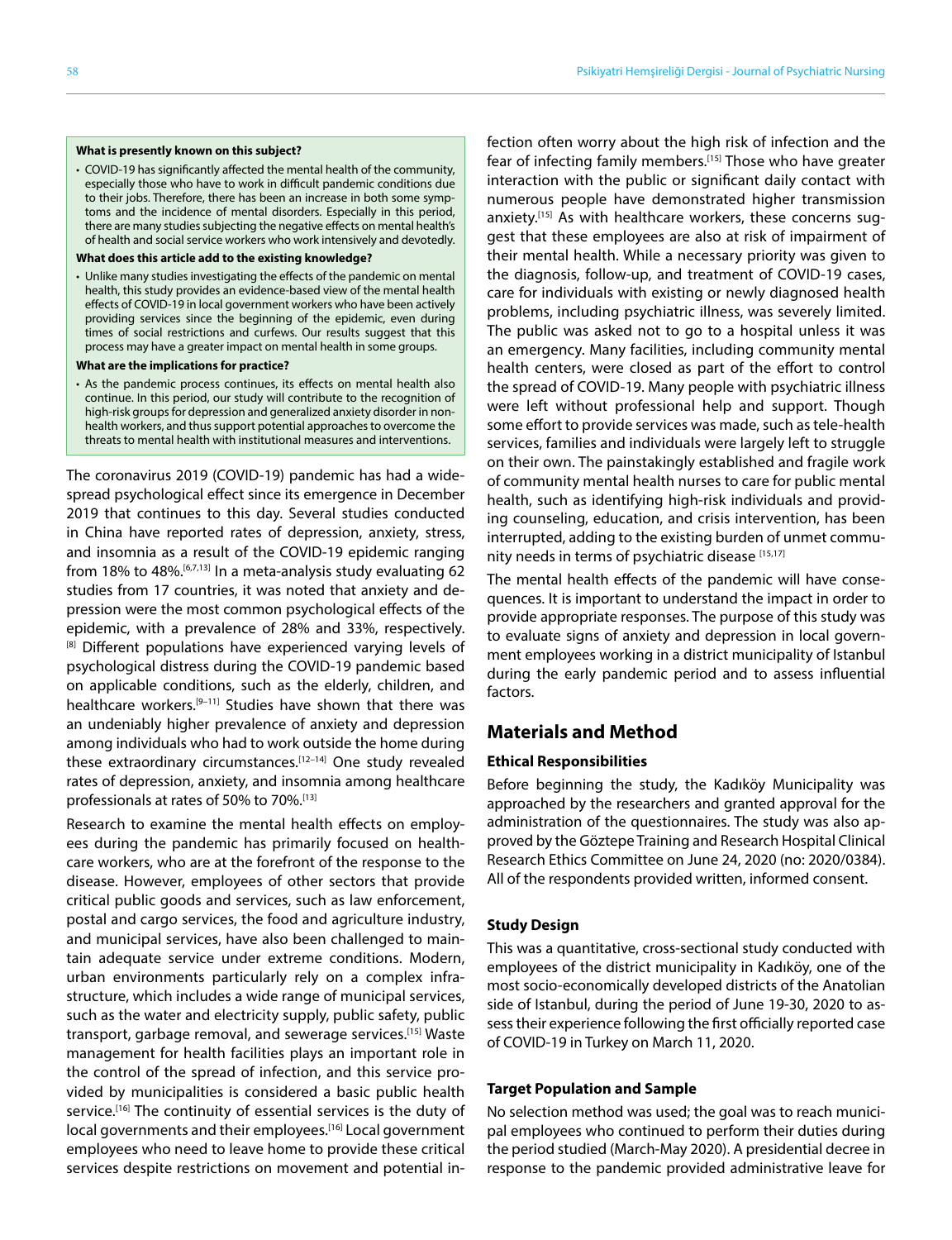most government employees on March 22, 2020.[18] A total of 775 people (54%) of 1432 who continued to work during the period evaluated were surveyed; those on administrative leave were not included in the study.

#### **Data Acquisition Tools**

The participants were first asked to complete a questionnaire consisting of 21 items related to sociodemographic details (age, gender, marital status, children, educational status, financial status, presence of chronic disease in the respondent, number of people in the home during the pandemic, cohabitation with a person >65 years of age or with a chronic disease), work conditions (general duties, work during the pandemic period, working as a member of a government assistance program created to provide services to housebound members of the public, means of commute, work hours, physical workload, average number of non-co-workers encountered daily), and diagnosis with COVID-19 or contact with a COVID-19 patient (personal or family diagnosis, death due to COVID-19 in their surroundings, contact through employment with someone diagnosed with COVID-19) were included as independent variables. In the second part, the participants completed the Generalized Anxiety Disorder-7 (GAD-7) and Patient Health Questionnaire-9 (PHQ-9) scales and the results were analyzed as dependent variables.

The GAD-7 is a 7-question, self-report scale that uses a 4-point Likert-type scale (0=not at all to 3=nearly every day) to assess the previous 2 weeks that was developed by Spitzer et al.<sup>[19]</sup> according to the Diagnostic and Statistical Manual of Mental Disorders-IV (DSM-IV-TR) criteria. A total score threshold of 10 yielded a sensitivity for the diagnosis of GAD of 89% and a specificity of 82%. A validity and reliability study of a Turkish version of the scale was performed by Konkan et al.,<sup>[20]</sup> and the authors reported a Cronbach alpha value of 0.852 with a cutoff value for the diagnosis of GAD of 8.

The PHQ-9 is another self-report scale developed by Spitzer et al.<sup>[21]</sup> This tool evaluates the severity of depressive symptoms in individuals aged ≥18 years. Nine questions are scored from 0 (not at all) to 3 (nearly every day). According to the scoring system of the original questionnaire, a sum score of 0-4 was considered a result indicating no or minimal depression, 5-9 suggested mild depression, 10-14 revealed moderate depression, 15-19 was a sign of moderate-severe depression, and a score of 20-27 indicated severe depression. Sarı et al.<sup>[22]</sup> performed a validity and reliability study of a Turkish version and reported a Cronbach alpha value of 0.842. A cut-off value of 10 was used to define clinically significant depression.

In the present study, a Cronbach alpha value of 0.920 was recorded for the GAD-7 scale and 0.917 for the PHQ-9.

#### **Statistical Analysis**

The data were analyzed using IBM SPSS Statistics for Windows, Version 22.0 (IBM Corp., Armonk, NY, USA). The Kolmogorov-

Smirnov test was applied to determine whether the data were conformed to normal distribution. Descriptive statistics (percentage, frequency, mean and SD) were calculated, and groups were formed according to guidelines specified in the literature to determine factors associated with GAD and depression. A chi-squared test was used to assess the anxiety and depression groups according to independent variables. The Hosmer-Lemeshow test was used to determine goodness-offit for logistic regression and the independent predictors for GAD and depression were examined. A value of  $p$ <0.05 was considered significant.

## **Results**

A total of 775 individuals who reported to work during the initial stage of the pandemic were included in the study. The mean age of the participants was 40.2±8.0 years. Of the group, 75.7% were male, 72.9% were married, and 67.1% had children. Other sociodemographic characteristics indicated that 36.1% were primary school or secondary school graduates, 64.9% reported a moderate financial status, 10.5% had a chronic disease themselves, and 18.8% lived with individuals >65 years of age or with a chronic disease. The questionnaire items related to work status revealed that 52.1% worked standard hours and 33.7% commuted with a corporate bus service. The responses indicated that 46.8% of employees considered their workload to be of medium intensity in terms of physical effort, 33.3% classified themselves as administrative staff and 16.6% did not come into contact with anyone other than their colleagues (Table 1).

Analysis of a positive COVID-19 diagnosis revealed that that 2.1% (n=16) of the respondents had been diagnosed with the disease and 18.8% (n=146) had a friend or relative diagnosed with COVID-19. In all, 3.6% (n=28) had a family member die due to COVID-19, and 10.3% (n=80) had contact with someone known to be diagnosed with COVID-19 as a result of their work (Table 1).

The mean GAD-7 scale score was 4.1±4.9 (min-max: 0-21) and the mean PHQ-9 scale score was 4.9±5.6 (min-max: 0-27). The results showed that 18.5% (n=143) of the employee scores indicated GAD, 61.3% (n=475) suggested minimal depression, 22.6% (n=175) showed mild depression, 7.9% (n=61) moderate depression, 4.8% (n=37) moderate-severe depression, and 3.5% revealed signs of severe depression (n=27) (Table 2).

Evaluation according to age group indicated that 20% of the 20-29 age group could be classified with GAD, while the rate was 13.7% in the 40-49 age group (p=0.024). The PHQ-9 scores revealed moderate-severe depression in 22.0% of the 20-29 age group and in 7.0% of those aged ≥50 (p=0.007). Scores indicating moderate-severe depression were recorded among 22.3% of the women and 14.1% of the men in the study (p=0.008). GAD was detected in 26.1% of the female participants and 16% of the male respondents (p=0.002), and in 25.7% of singles and 15.8% of married employees; moderate-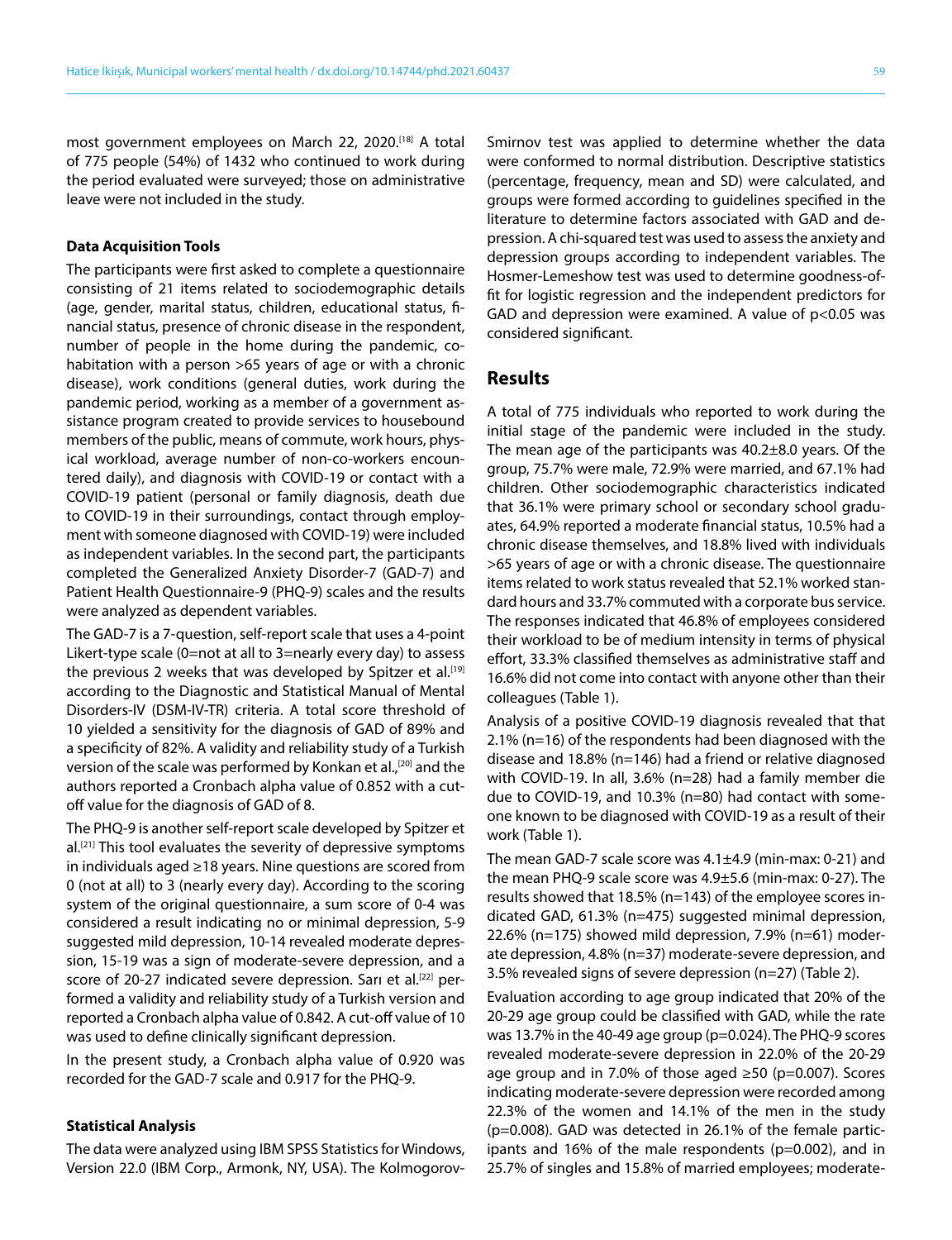| Table 1. Distribution of participant characteristics |             |      |                                                                       |             |      |  |  |  |
|------------------------------------------------------|-------------|------|-----------------------------------------------------------------------|-------------|------|--|--|--|
|                                                      | $\mathbf n$ | %    |                                                                       | $\mathbf n$ | %    |  |  |  |
| Gender                                               |             |      | Method of commute to work                                             |             |      |  |  |  |
| Female                                               | 188         | 24.3 | On foot                                                               | 83          | 10.7 |  |  |  |
| Male                                                 | 587         | 75.7 | Bicycle/Motorcycle                                                    | 14          | 1.8  |  |  |  |
| Age group (years)                                    |             |      | Private vehicle                                                       | 259         | 33.4 |  |  |  |
| $20 - 29$                                            | 50          | 6.5  | Institutional service                                                 | 261         | 33.7 |  |  |  |
| 30-39                                                | 334         | 43.1 | Public transport                                                      | 158         | 20.4 |  |  |  |
| 40-49                                                | 277         | 35.7 | Work with the government assistance                                   |             |      |  |  |  |
| $\geq 50$                                            | 114         | 14.7 | program                                                               |             |      |  |  |  |
| <b>Marital status</b>                                |             |      | Yes                                                                   | 180         | 23.2 |  |  |  |
| Married                                              | 565         | 72.9 | <b>No</b>                                                             | 595         | 76.8 |  |  |  |
| Single                                               | 210         | 27.1 | Average number of people encountered<br>per day, excluding co-workers |             |      |  |  |  |
| Children                                             |             |      | $\Omega$                                                              | 131         | 16.6 |  |  |  |
| Yes                                                  | 520         | 67.1 | $1 - 20$                                                              | 329         | 42.5 |  |  |  |
| <b>No</b>                                            | 255         | 32.9 | 21 and over                                                           | 315         | 40.6 |  |  |  |
| <b>Educational status</b>                            |             |      | Workload                                                              |             |      |  |  |  |
| Primary/middle school                                | 280         | 36.1 | Light                                                                 | 110         | 14.2 |  |  |  |
| High school graduate                                 | 220         | 28.4 | Moderate                                                              | 363         | 46.8 |  |  |  |
| University/master/PhD                                | 275         | 35.5 | Heavy                                                                 | 302         | 39.0 |  |  |  |
| <b>Financial status</b>                              |             |      | Work type                                                             |             |      |  |  |  |
| Poor                                                 | 137         | 17.7 | Administrative                                                        | 258         | 33.3 |  |  |  |
| Mod.                                                 | 503         | 64.9 | Maintenance                                                           | 161         | 20.8 |  |  |  |
| Good                                                 | 135         | 17.4 | Security                                                              | 109         | 14.1 |  |  |  |
| Chronic disease                                      |             |      | Laborer                                                               | 62          | 8.0  |  |  |  |
| Yes                                                  | 81          | 10.5 | <b>Driver</b>                                                         | 75          | 9.7  |  |  |  |
| <b>No</b>                                            | 694         | 89.5 | Municipal police                                                      | 54          | 7.0  |  |  |  |
| Living with person(s) over 65 years of               |             |      | Other                                                                 | 56          | 7.2  |  |  |  |
| age or with a chronic illness                        |             |      | Diagnosis and contact characteristics                                 |             |      |  |  |  |
| Yes                                                  | 146         | 18.8 | of respondent and close friends/family                                |             |      |  |  |  |
| <b>No</b>                                            | 629         | 81.2 | Respondent diagnosed with COVID-19                                    | 16          | 2.1  |  |  |  |
| Working hours                                        |             |      | Relative diagnosed with COVID-19                                      | 146         | 18.8 |  |  |  |
| Normal work hours (8:00-17:00)                       | 404         | 52.1 | Relative died due to COVID-19                                         | 28          | 3.6  |  |  |  |
| Shortened work schedule (9:00-16:30)                 | 198         | 25.5 | Contact with someone diagnosed with                                   | 80          | 10.3 |  |  |  |
| Shift work (certain days/weeks)                      | 173         | 22.3 | COVID-19 due to work                                                  |             |      |  |  |  |

severe depression was observed in 23.3% and 13.5%, respectively (p=0.001, p=0.001). Results indicating moderate-severe depression were seen in 21.8% of those with a university or higher level of education, in 10.7% of those with a primary/ secondary school formal education, and 15.9% of high school graduates (p=0.002). Moderate-severe depression was identified in 22.6% of those who lived with someone >65 years of age or with a chronic illness (p=0.018) (Table 2).

The study participants were categorized into 7 employment subgroups based on primary responsibilities: administrative, maintenance, security, manual laborer, driver, municipal police, and other. Analysis by subgroup revealed that GAD was observed in 29.4% of the security officers and 10.6% of the maintenance staff, and the level of moderate-severe depression was 28.4% and 5.6%, respectively, in the same groups (p=0.001, p<0.001).

GAD was identified in 25.3% of those who had a shorter work schedule (in place prior to the pandemic), and 20.2% and 14.4% of those working shifts and normal working hours, respectively (p=0.004). There was a moderate-severe level of depression of 23.7% among shift workers, 17.2% in those with reduced hours, and 12.4% in those with standard hours (p=0.003). The respondents were also asked about their perception of their workload in physical terms, and GAD was found in 23.5% of those with a reported heavy workload, 14.6% of those who considered their workload moderate, and 17.3% of those with a light workload (p=0.012). Daily interactions with others were grouped as 0, 1-20, and >20. On the basis of this level of engagement, 9.2% of those in the first group were identified as having GAD, and 20.1% and 20.6% in the remaining groups, respectively, while moderate-severe depression was observed in 8.4%, 17.9%, and 17.1%, respec-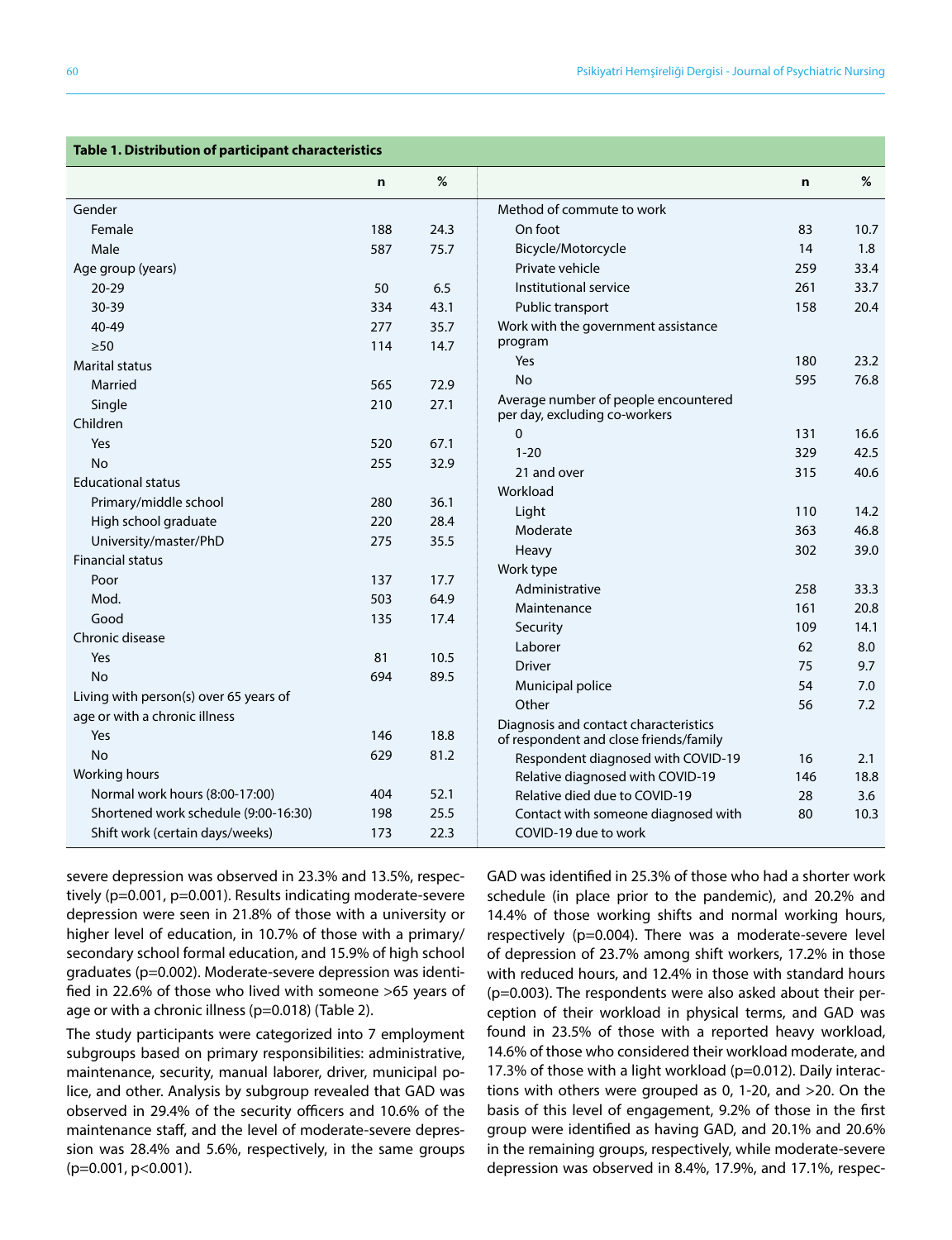| Table 2. Distribution of Depression and Generalized Anxiety Disorder by Sociodemographic Characteristics |                       |                                  |                                   |       |                                                   |                                                      |              |  |  |
|----------------------------------------------------------------------------------------------------------|-----------------------|----------------------------------|-----------------------------------|-------|---------------------------------------------------|------------------------------------------------------|--------------|--|--|
|                                                                                                          |                       | GAD-7                            |                                   |       | PHQ-9                                             |                                                      |              |  |  |
|                                                                                                          |                       | <b>GAD</b><br><b>No</b><br>% (n) | <b>GAD</b><br><b>Yes</b><br>% (n) | p     | <b>Minimal-Mild</b><br><b>Depression</b><br>% (n) | <b>Moderate-Severe</b><br><b>Depression</b><br>% (n) | $\mathbf{p}$ |  |  |
| Age (years)                                                                                              | $20 - 29$             | 80.0 (40)                        | 20.0(10)                          | 0.024 | 78.0 (39)                                         | 22.0(11)                                             | 0.007        |  |  |
|                                                                                                          | 30-39                 | 76.9 (257)                       | 23.1(77)                          |       | 80.2 (268)                                        | 19.8 (66)                                            |              |  |  |
|                                                                                                          | 40-49                 | 86.3 (239)                       | 13.7(38)                          |       | 85.6 (237)                                        | 14.4(40)                                             |              |  |  |
|                                                                                                          | $\geq 50$             | 84.2 (96)                        | 15.8(18)                          |       | 93.0 (106)                                        | 7.0(8)                                               |              |  |  |
| Gender                                                                                                   | Female                | 73.9 (139)                       | 26.1(49)                          | 0.002 | 77.7 (146)                                        | 22.3(42)                                             | 0.008        |  |  |
|                                                                                                          | Male                  | 84.0 (493)                       | 16.0(94)                          |       | 85.9 (504)                                        | 14.1 (83)                                            |              |  |  |
| <b>Marital status</b>                                                                                    | Married               | 84.2 (476)                       | 15.8 (89)                         | 0.001 | 86.5 (489)                                        | 13.5(76)                                             | 0.001        |  |  |
|                                                                                                          | Single                | 74.3 (156)                       | 25.7(54)                          |       | 76.7 (161)                                        | 23.3(49)                                             |              |  |  |
| Children                                                                                                 | Yes                   | 84.2 (438)                       | 15.8 (82)                         | 0.006 | 87.5 (455)                                        | 12.5(65)                                             | < 0.001      |  |  |
|                                                                                                          | <b>No</b>             | 76.1 (194)                       | 23.9(61)                          |       | 76.5 (195)                                        | 23.5(60)                                             |              |  |  |
| <b>Educational status</b>                                                                                | Primary/middle school | 85.4 (239)                       | 14.6(41)                          | 0.056 | 89.3 (250)                                        | 10.7(30)                                             | 0.002        |  |  |
|                                                                                                          | High school           | 81.8 (180)                       | 18.2(40)                          |       | 84.1(185)                                         | 15.9(35)                                             |              |  |  |
|                                                                                                          | University or more    | 77.5 (213)                       | 22.5(62)                          |       | 78.2 (215)                                        | 21.8(60)                                             |              |  |  |
| <b>Financial status</b>                                                                                  | Poor                  | 79.6 (109)                       | 20.4(28)                          | 0.801 | 79.6 (109)                                        | 20.4(28)                                             | 0.317        |  |  |
|                                                                                                          | Moderate              | 81.9 (412)                       | 18.1(91)                          |       | 84.9 (427)                                        | 15.1(76)                                             |              |  |  |
|                                                                                                          | Good                  | 82.2 (111)                       | 17.8(24)                          |       | 84.4 (114)                                        | 15.6(21)                                             |              |  |  |
| Living with person(s)                                                                                    | Yes                   | 76.0 (111)                       | 24.0 (35)                         | 0.056 | 77.4 (113)                                        | 22.6(33)                                             | 0.018        |  |  |
| >65 years of age or                                                                                      | No                    | 82.8 (521)                       | 17.2 (108)                        |       | 85.4 (537)                                        | 14.6 (92)                                            |              |  |  |
| with a chronic disease                                                                                   |                       |                                  |                                   |       |                                                   |                                                      |              |  |  |
| Chronic disease                                                                                          | Yes                   | 85.2 (69)                        | 14.8(12)                          | 0.373 | 81.5(66)                                          | 18.5(15)                                             | 0.537        |  |  |
| in respondent                                                                                            | No                    | 81.1 (563)                       | 18.9 (131)                        |       | 84.1 (584)                                        | 15.9 (110)                                           |              |  |  |
|                                                                                                          |                       |                                  |                                   |       |                                                   |                                                      |              |  |  |

#### **Table 2. Distribution of Depression and Generalized Anxiety Disorder by Sociodemographic Characteristics**

GAD-7: Generalized Anxiety Disorder-7 item scale; PHQ-9: Patient Health Questionnaire-9 scale.

## tively (p=0.011, p=0.030) (Table 3).

Results indicating GAD were found in 25.3% and moderatesevere depression in 24.7% of those who had a person close to them diagnosed with COVID-19 (p=0.017, p=0.001). Both GAD and moderate-severe depression were seen in 32.5% of those who had to come into contact with a person diagnosed with COVID-19 during the course of their work duties (p=0.001, p=0.000) (Table 4).

Table 5 provides the results of logistic regression analysis used to examine the relationship of the variables to the GAD-7 and the PHQ-9 scales. Those aged 30-39 years, working as a security officer, and contact with others during work were observed as common risk factors for anxiety and depression. Additionally, shift work, a friend or relative diagnosed with COVID-19, and having to come into contact with someone who is known to have been diagnosed with COVID-19 in the course of work were determined to be independent risk factors for depression. Furthermore, female gender, work as a laborer, a shortened work schedule, and a heavy physical workload were independent risk factors for anxiety (p<0.05) (Table 5).

## **Discussion**

To the best of our knowledge, this is the first study to examine depression and anxiety and related factors among Turkish local government employees who worked during the COVID-19 pandemic. The frequency of moderate-severe depression and GAD among municipal employees was 16.1% and 18.1%, respectively. The majority of studies examining the effects of the COVID-19 pandemic on mental health have been conducted among healthcare workers. A meta-analysis reported a prevalence of depression and anxiety in healthcare workers of 25% and 26%, respectively. The same study found that the rate of depression and anxiety was similar among healthcare professionals and the general population.<sup>[8]</sup> Another Chinese study evaluating depression and anxiety levels according to occupation found no significant difference between healthcare workers, teachers/students, and those employed in private business or government.<sup>[13]</sup> The fact that the study was conducted in China, where the COVID-19 outbreak occurred, during the early period of the epidemic may have contributed to a greater finding of distress than seen in our study. In a study conducted with healthcare professionals in April-May 2020 in Turkey, the prevalence of GAD and depression was greater than in our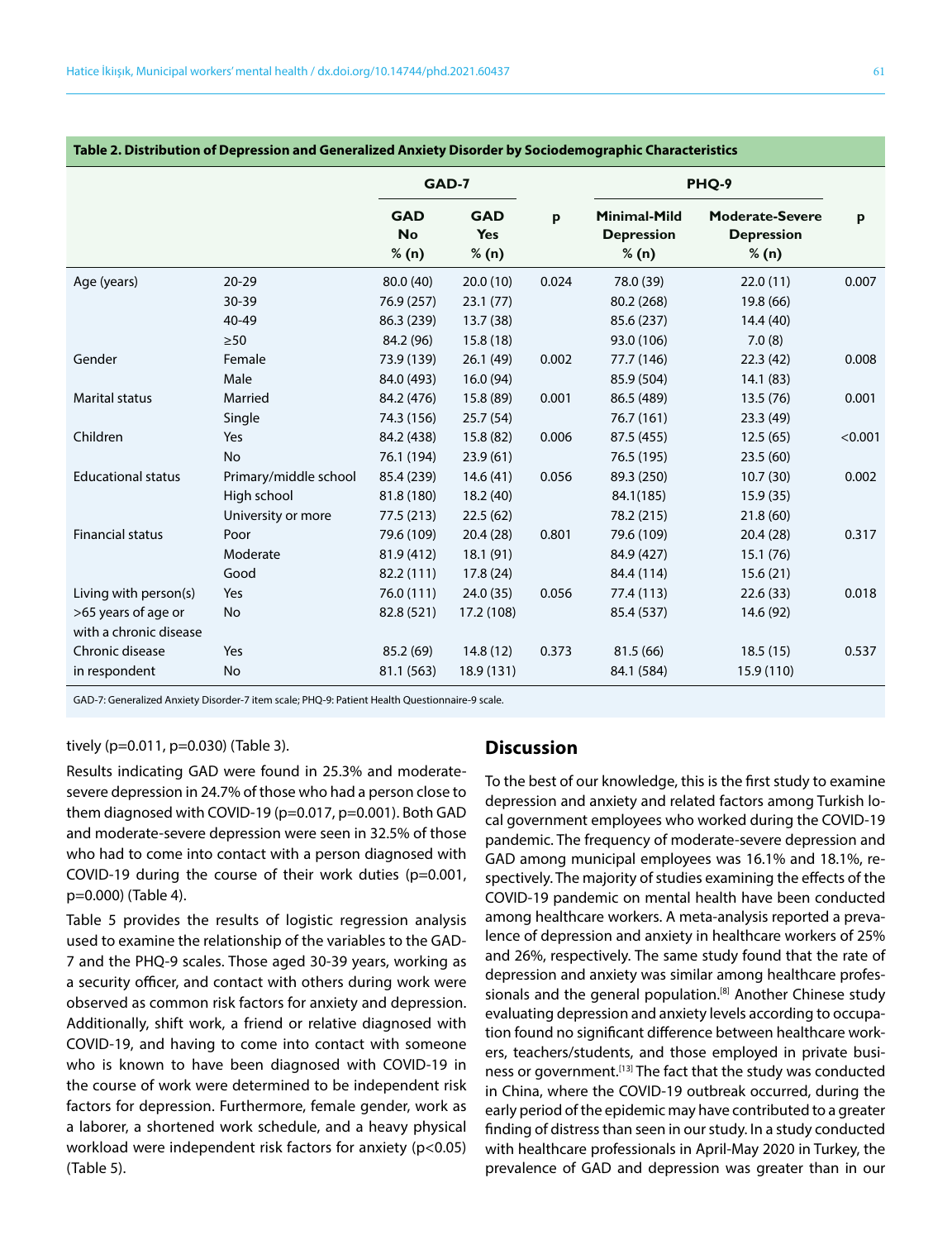| ומטוכ J. Distribution or uepression and generalized anxiety disorder according to work characteristics |                       |                                  |                                   |       |                                                   |                                                      |         |  |  |
|--------------------------------------------------------------------------------------------------------|-----------------------|----------------------------------|-----------------------------------|-------|---------------------------------------------------|------------------------------------------------------|---------|--|--|
|                                                                                                        |                       | GAD-7                            |                                   |       | PHQ-9                                             |                                                      |         |  |  |
|                                                                                                        |                       | <b>GAD</b><br><b>No</b><br>% (n) | <b>GAD</b><br><b>Yes</b><br>% (n) | p     | <b>Minimal-Mild</b><br><b>Depression</b><br>% (n) | <b>Moderate-Severe</b><br><b>Depression</b><br>% (n) | p       |  |  |
| Type of work                                                                                           | Administrative        | 80.2 (207)                       | 19.8(51)                          |       | 80.6 (208)                                        | 19.4 (50)                                            |         |  |  |
|                                                                                                        | Maintenance           | 89.4 (144)                       | 10.6(17)                          |       | 94.4 (152)                                        | 5.6(9)                                               |         |  |  |
|                                                                                                        | Security              | 70.6 (77)                        | 29.4 (32)                         | 0.001 | 71.6 (78)                                         | 28.4(31)                                             | < 0.001 |  |  |
|                                                                                                        | Laborer               | 79.0 (49)                        | 21.0(13)                          |       | 91.9(57)                                          | 8.1(5)                                               |         |  |  |
|                                                                                                        | <b>Driver</b>         | 88.0 (66)                        | 12.0(9)                           |       | 90.7(68)                                          | 9.3(7)                                               |         |  |  |
|                                                                                                        | Municipal police      | 88.9 (48)                        | 11.1(6)                           |       | 83.3 (45)                                         | 16.7(9)                                              |         |  |  |
|                                                                                                        | Other                 | 73.2 (41)                        | 26.8(15)                          |       | 75.0 (42)                                         | 25.0(14)                                             |         |  |  |
| Work with the                                                                                          | Yes                   | 79.4 (143)                       | 20.6(37)                          | 0.406 | 85.6 (154)                                        | 14.4 (26)                                            | 0.483   |  |  |
| government assistance<br>program                                                                       | No                    | 82.2 (489)                       | 17.8 (106)                        |       | 83.4 (496)                                        | 16.6 (99)                                            |         |  |  |
| Method of work                                                                                         | On foot               | 81.9 (68)                        | 18.1(15)                          |       | 84.3 (70)                                         | 15.7(13)                                             |         |  |  |
| commute                                                                                                | Bike/motorcycle       | 78.6 (11)                        | 21.4(3)                           |       | 78.6 (11)                                         | 21.4(3)                                              |         |  |  |
|                                                                                                        | Private vehicle       | 80.3 (208)                       | 19.7(51)                          | 0.578 | 79.2 (205)                                        | 20.8(54)                                             | 0.118   |  |  |
|                                                                                                        | Institutional service | 80.1 (209)                       | 19.9 (52)                         |       | 87.0 (227)                                        | 13.0(34)                                             |         |  |  |
|                                                                                                        | Public transport      | 86.1 (136)                       | 13.9(22)                          |       | 86.7 (137)                                        | 13.3(21)                                             |         |  |  |
| Work hours                                                                                             | Normal work hours     | 85.6 (346)                       | 14.4 (58)                         |       | 87.6 (354)                                        | 12.4(50)                                             |         |  |  |
|                                                                                                        | Shortened work hours  | 74.7 (148)                       | 25.3(50)                          | 0.004 | 82.8 (164)                                        | 17.2(34)                                             | 0.003   |  |  |
|                                                                                                        | Shift work            | 79.8 (138)                       | 20.2(35)                          |       | 76.3 (132)                                        | 23.7(41)                                             |         |  |  |
| Workload                                                                                               | Light                 | 82.7 (91)                        | 17.3(19)                          | 0.012 | 80.0 (88)                                         | 20.0(22)                                             | 0.073   |  |  |
|                                                                                                        | Moderate              | 85.4 (310)                       | 14.6(53)                          |       | 87.1 (316)                                        | 12.9(47)                                             |         |  |  |
|                                                                                                        | Heavy                 | 76.5 (231)                       | 23.5(71)                          |       | 81.5 (246)                                        | 18.5(56)                                             |         |  |  |
| Number of people                                                                                       | $\mathbf{0}$          | 90.8 (119)                       | 9.2(12)                           | 0.011 | 91.6 (120)                                        | 8.4(11)                                              | 0.030   |  |  |
| encountered during                                                                                     | $1 - 20$              | 79.9 (263)                       | 20.1(66)                          |       | 82.1 (270)                                        | 17.9 (59)                                            |         |  |  |
| work                                                                                                   | $\geq$ 21             | 79.4 (250)                       | 20.6(65)                          |       | 82.5 (260)                                        | 17.5(55)                                             |         |  |  |

## **Table 3. Distribution of depression and generalized anxiety disorder according to work characteristics**

GAD-7: Generalized Anxiety Disorder-7 item scale; PHQ-9: Patient Health Questionnaire-9 scale.

## **Table 4. Distribution of depression and generalized anxiety disorder according to COVID-19 diagnosis and contact characteristics**

|                                     |            | GAD-7                            |                                   |       | PHQ-9                                      |                                                      |         |
|-------------------------------------|------------|----------------------------------|-----------------------------------|-------|--------------------------------------------|------------------------------------------------------|---------|
|                                     |            | <b>GAD</b><br><b>No</b><br>% (n) | <b>GAD</b><br><b>Yes</b><br>% (n) | p     | Minimal-Mild<br><b>Depression</b><br>% (n) | <b>Moderate-Severe</b><br><b>Depression</b><br>% (n) | p       |
| Diagnosed with COVID-19             | <b>Yes</b> | 81.2(13)                         | 18.8(3)                           |       | 81.2(13)                                   | 18.8(3)                                              |         |
|                                     | <b>No</b>  | 81.6 (619)                       | 18.4 (140)                        | 1.0   | 83.9 (637)                                 | 16.1(122)                                            | 0.732   |
| Someone close diagnosed with        | Yes        | 74.7 (109)                       | 25.3(37)                          | 0.017 | 75.3 (110)                                 | 24.7 (36)                                            | 0.002   |
| COVID-19 diagnosis                  | <b>No</b>  | 83.1 (523)                       | 16.9 (106)                        |       | 85.9 (540)                                 | 14.1 (89)                                            |         |
| Relative died due to COVID-19       | Yes        | 78.6 (22)                        | 21.4(6)                           | 0.679 | 71.4 (20)                                  | 28.6(8)                                              | 0.110   |
|                                     | <b>No</b>  | 81.7 (610)                       | 18.3 (137)                        |       | 84.3 (630)                                 | 15.7(117)                                            |         |
| Contact with a person diagnosed     | Yes        | 67.5 (54)                        | 32.5(26)                          |       | 67.5(54)                                   | 32.5(26)                                             |         |
| with COVID-19 in the course of work | No         | 83.2 (578)                       | 16.8(117)                         | 0.001 | 85.8 (596)                                 | 14.2 (99)                                            | < 0.001 |

GAD-7: Generalized Anxiety Disorder-7 item scale; PHQ-9: Patient Health Questionnaire-9 scale.

study results.<sup>[14]</sup> The difference in depression and anxiety levels may be associated with the occupational groups examined, as well as the dates of the studies and related awareness of the disease and circumstances of the pandemic.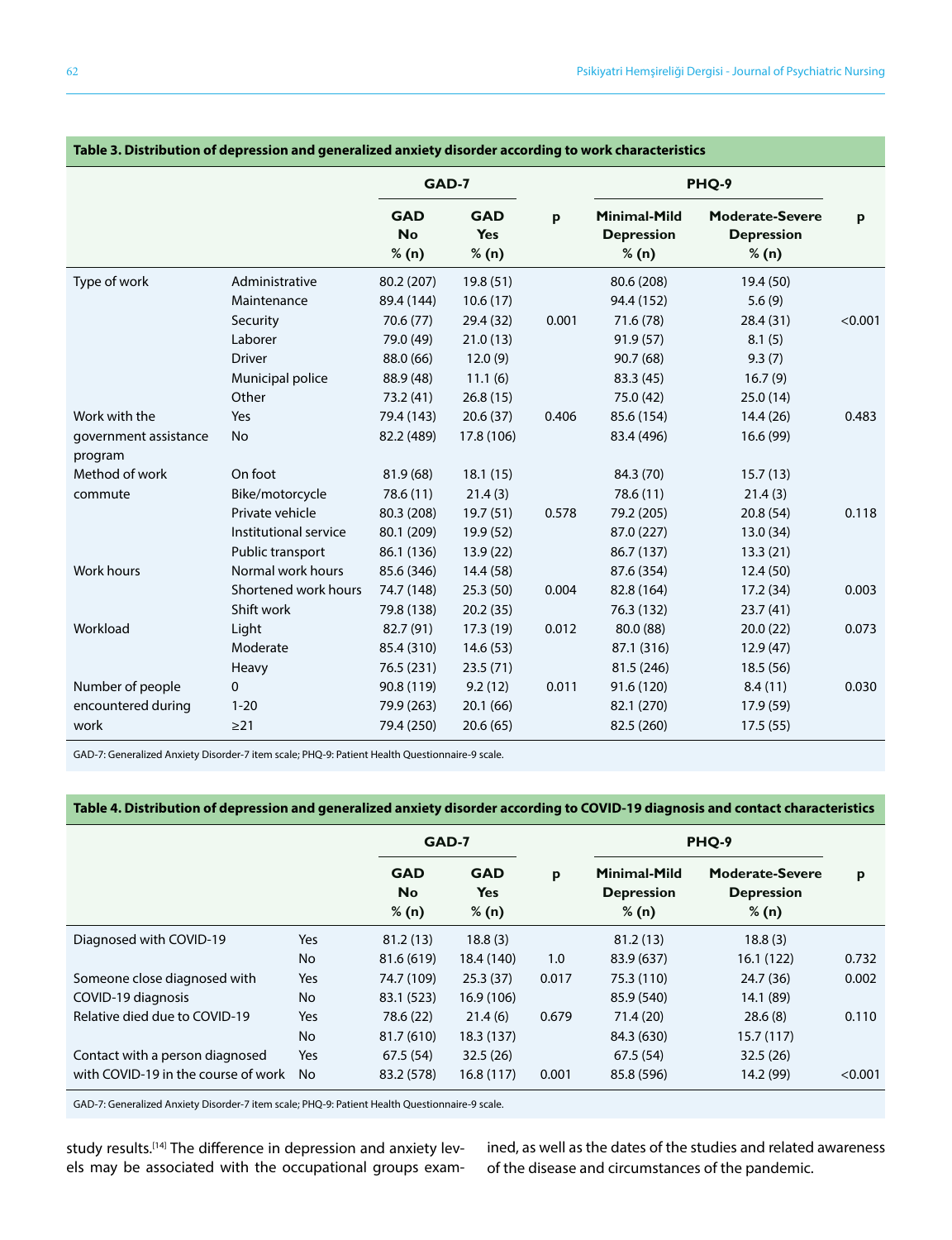|                                                         |           |               | Generalized anxiety disorder |           | Moderate-severe depression |         |  |
|---------------------------------------------------------|-----------|---------------|------------------------------|-----------|----------------------------|---------|--|
| <b>Variables</b>                                        | <b>OR</b> | 95% CI        | P                            | <b>OR</b> | 95% CI                     | P       |  |
|                                                         |           | Min.-Max.     |                              |           | Min.-Max.                  |         |  |
| Gender                                                  |           |               |                              |           |                            |         |  |
| Female                                                  | 1.75      | 1.07-2.86     | 0.026                        | 1.27      | $0.75 - 2.13$              | 0.364   |  |
| Male <sup>a,b</sup>                                     |           |               |                              |           |                            |         |  |
| Age (years)                                             |           |               |                              |           |                            |         |  |
| 20-29                                                   | 1.02      | $0.43 - 2.43$ | 0.957                        | 2.41      | $0.82 - 7.08$              | 0.109   |  |
| 30-39                                                   | 1.72      | 1.07-2.78     | 0.025                        | 2.53      | 1.10-5.79                  | 0.027   |  |
| $40 - 49$ <sup>a</sup>                                  |           |               |                              |           |                            |         |  |
| $\geq 50$                                               | 1.48      | $0.76 - 2.88$ | 0.240                        | 2.32      | $0.99 - 5.43$              | 0.052   |  |
| <b>Marital status</b>                                   |           |               |                              |           |                            |         |  |
| Single                                                  | 1.33      | $0.84 - 2.11$ | 0.219                        | 1.37      | $0.85 - 2.21$              | 0.185   |  |
| Married <sup>a,b</sup>                                  |           |               |                              |           |                            |         |  |
| <b>Educational status</b>                               |           |               |                              |           |                            |         |  |
| Primary/middle school <sup>a,b</sup>                    |           |               |                              |           |                            |         |  |
| High school                                             | 0.93      | $0.52 - 1.69$ | 0.836                        | 0.70      | $0.37 - 1.34$              | 0.292   |  |
| University/MA/PhD                                       | 1.10      | $0.57 - 2.14$ | 0.764                        | 0.97      | $0.47 - 1.97$              | 0.936   |  |
| Living with someone >65 years or with a chronic disease |           |               |                              |           |                            |         |  |
| Yes                                                     | 1.12      | $0.68 - 1.86$ | 0.637                        | 1.29      | $0.76 - 2.18$              | 0.331   |  |
| No <sub>a,b</sub>                                       |           |               |                              |           |                            |         |  |
| Diagnosis of COVID-19 in someone close                  |           |               |                              |           |                            |         |  |
| Yes                                                     | 1.65      | $0.96 - 2.82$ | 0.066                        | 1.79      | 1.02-3.12                  | 0.039   |  |
| No <sub>a,b</sub>                                       |           |               |                              |           |                            |         |  |
| Work type                                               |           |               |                              |           |                            |         |  |
| Municipal police                                        | 0.77      | $0.24 - 2.52$ | 0.675                        | 2.67      | $0.82 - 8.73$              | 0.103   |  |
| <b>Driver</b>                                           | 1.49      | 0.58-3.79     | 0.401                        | 1.76      | $0.59 - 5.25$              | 0.306   |  |
| Laborer                                                 | 2.57      | 1.08-6.11     | 0.032                        | 1.34      | $0.40 - 4.43$              | 0.628   |  |
| Administrative                                          | 1.40      | $0.61 - 3.23$ | 0.425                        | 2.31      | $0.87 - 6.15$              | 0.092   |  |
| Security officer                                        | 7.51      | 3.26-17.32    | < 0.001                      | 9.10      | 3.70-22.38                 | < 0.001 |  |
| Maintenance <sup>a,b</sup>                              |           |               |                              |           |                            |         |  |
| Work hours                                              |           |               |                              |           |                            |         |  |
| Shortened work hours (9:00-16:30)                       | 2.29      | 1.43-3.68     | 0.001                        | 1.64      | $0.97 - 2.78$              | 0.062   |  |
| Shift work (certain days/weeks)                         | 1.57      | $0.91 - 2.73$ | 0.105                        | 2.08      | 1.21-3.56                  | 0.007   |  |
| Normal work hours <sup>a,b</sup>                        |           |               |                              |           |                            |         |  |
| Number of people encountered during work                |           |               |                              |           |                            |         |  |
| $0$ <sub>a,b</sub>                                      |           |               |                              |           |                            |         |  |
| $1 - 20$                                                | 2.76      | 1.35-5.63     | 0.005                        | 2.75      | 1.32-5.73                  | 0.007   |  |
| $\geq$ 21                                               | 2.72      | 1.32-5.60     | 0.006                        | 2.73      | 1.30-5.74                  | 0.008   |  |
| Contact with COVID-19 (+) persons due to work           |           |               |                              |           |                            |         |  |
| Yes                                                     | 1,65      | 0.89-3.06     | 0.105                        | 2.23      | 1.20-4.13                  | 0.011   |  |
| No <sub>a,b</sub>                                       |           |               |                              |           |                            |         |  |
| Workload                                                |           |               |                              |           |                            |         |  |
|                                                         |           |               |                              |           |                            |         |  |
| Light                                                   | 1.00      | $0.53 - 1.90$ | 0.981                        |           |                            |         |  |
| Moderate <sup>a</sup>                                   |           |               |                              |           |                            |         |  |
| Heavy                                                   | 2.20      | 1.37-3.53     | 0.001                        |           |                            |         |  |

## **Table 5. Logistic regression analysis of factors related to depression and generalized anxiety disorder**

<sup>a</sup>Reference for generalized anxiety disorder; <sup>b</sup>Reference for moderate-severe depression.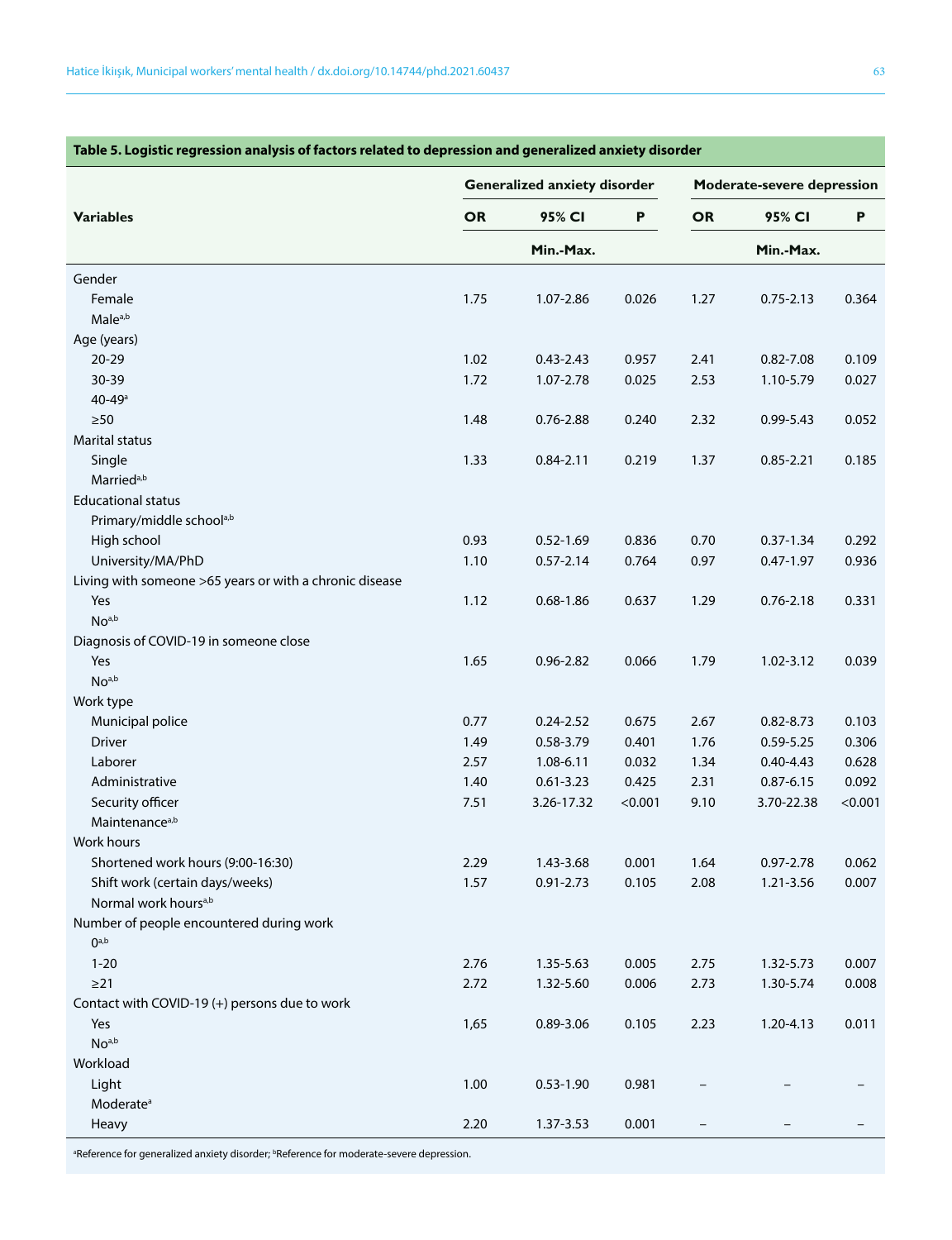The circumstances of confronting a new virus, uncertainty about transmission routes, difficulties with clinical care and treatment of the disease, the disclosure of new information every day, and fear of contracting the disease, as well as the measures taken by governments to attempt to control the pandemic and broad economic effects, have had a substantial impact on the mental health of the public. There have been cascading effects as a result of compulsory social isolation and disruption of daily life. A sense of loneliness resulting from this social isolation may have increased the negative effects of the pandemic on mental health. Our study was conducted during a decrease in the number of cases (after first wave), and some normalization was initiated on June 1 as part of an ongoing process. Given that the GAD-7 and PHQ-9 scales evaluate the previous 2 weeks, these conditions may have contributed to the low frequency of GAD and depression in our study.

We found that GAD was most common in the 30-39 age group, women, and those who were not married. Anxiety was also higher in security personnel, those who work a shorter schedule, those with a heavy physical workload, and those who encountered 21 or more people during their workday. A high prevalence of GAD was observed in those who had a person close to them with a diagnosis of COVID-19 and who had to come into contact with a person with a diagnosis of COVID-19 as a result of their duties. Moderate-severe depression was most common in those in the 20-29 age group, women, and singles. Moderate-severe depression was also more frequent in those who had a university or higher level of education, those who lived with someone aged ≥65 or with a chronic disease, and those who worked in shifts and as security officers. Moderate-severe depression was also more common in those who interacted with the public during their work, in those who had a diagnosis of COVID-19 in a friend or relative, and in those who had to come into contact with a COVID-19 patient through their work.

In our study, female gender equated to a 1.75 times greater risk of GAD. In studies conducted with healthcare professionals and the general population around the world, depression and anxiety levels are often higher in women than in men, and female gender is considered a risk factor for anxiety.<sup>[14,23-27]</sup> Findings of a gender difference in depression and anxiety have been consistent in different countries, varied occupational groups, and large populations. It is thought that various biological processes may play a role in women's susceptibility to depression, as well as psychosocial elements, such as victimization, coping with problems through internalization, and disadvantaged social status due to gender inequality, may contribute to the increased vulnerability of women to depression.<sup>[28]</sup> Also, considering that working women generally spend more time on childcare and housework than men, the closure of schools and the implementation of distance education for children created additional burdens, such as keeping children focused, helping them get used to the new routine, eliminating disruptions, and additional housework, which have disproportionately affected women and created additional stress.

Anxiety and depression were found more common in participants aged 20-40 years in our study. Members of the 30-39 age group were 1.72 times more likely to have GAD and 2.53 times more likely to have moderate-severe depression. Other mental health studies conducted during the pandemic period have also noted higher levels of depression and anxiety in younger age groups.[6,13,23,25,26] The extraordinary circumstances of the COVID-19 pandemic led to a proliferation of information shared on the internet as well as in written and visual media about the disease. The greater use of online environments by young and middle-aged individuals may have contributed to a negative psychological effect.[29] Also, these individuals may be responsible for the care of children or older family members. The thought of carrying disease into the home from outside and putting others at risk may have had a stressful effect.

In a study of the effects of COVID-19 that included an evaluation of work conditions, the risk of anxiety and depression was found to be greater in those who continued to work from home than in those who returned to work at a regular schedule.[6] Another study also noted that depression and anxiety levels were higher in those who worked from home and those with reduced work hours compared with those who maintained a normal work schedule.<sup>[26]</sup> In our study, there was a 2.29-times greater risk of GAD among those with a shorter work schedule and a 2.08-times greater risk of depression in employees who work periodically. Individuals working normal hours spend more time at work, which may help individuals to avoid excessive consumption of information and thoughts about the pandemic. Additionally, the interpersonal interactions that occur with colleagues may also reduce the negative psychological impact.[6] In our study, evaluation of anxiety and depression according to the number of people encountered other than work colleagues indicated that rates were higher among those who interacted with the public. Social exchange with colleagues in the workplace appears to have a positive effect on human psychology, however, the need to interact with people they do not know in a period when disease transmission from person to person was a prominent concern may easily have led to anxiety and fear in employees.

Our findings did not indicate that the diagnosis of COVID-19 was a risk for depression and anxiety, though the presence of a person diagnosed with COVID-19 in the respondent's immediate circle was found to create a 1.79-times greater risk for depression. The literature provides mixed results regarding the diagnosis of COVID-19 in someone close. There are studies showing that depression and anxiety were more common in these individuals and that this is a risk factor;<sup>[6,30,31]</sup> however, another study found that there was not a greater risk for depression and anxiety.[32] Anxiety related to someone in the household contracting COVID-19 may be exacerbated by the fear of becoming infected and quarantined, and the possibility of stigmatization.<sup>[33,34]</sup> The treatment of infected individuals may be performed in a hospital or at home, depending on the severity of the disease, and a caretaker or others who have contact with the patient should quarantine themselves for a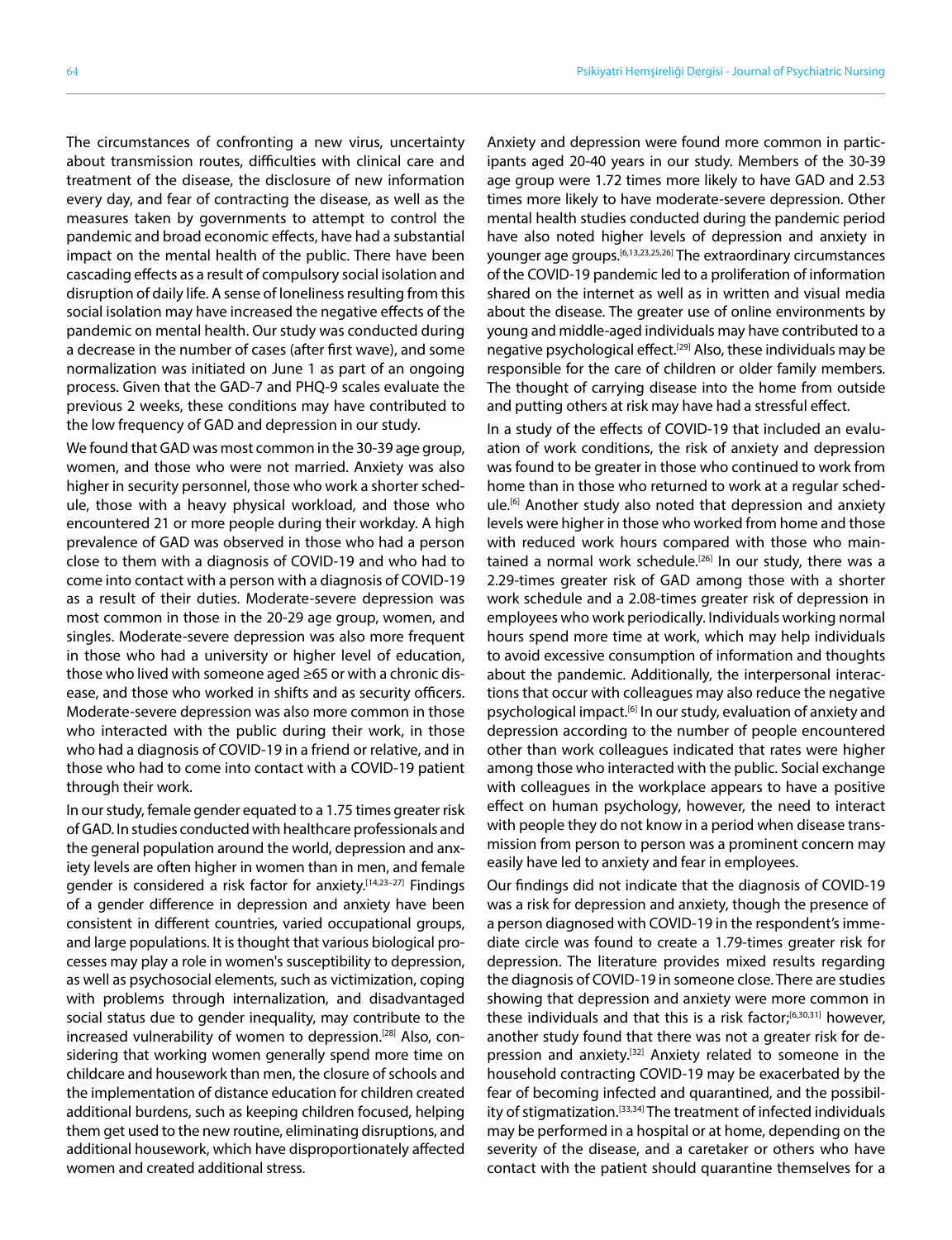certain period. A patient in the home may also be a source of anxiety due to an inability to provide the accustomed social support. Learning about the negative experiences of the infected individual may further provoke stress about their own vulnerability in a caretaker.

In our study, contact with people who were known to be diagnosed with COVID-19 at work represented a 2.23-times greater risk for depression. The same circumstances were reported to be a risk factor for both depression and anxiety in another study.<sup>[6]</sup> These results can be attributed to the negative effects of concern about becoming infected after contact, fear of infecting loved ones, and the social isolation that will be required as a result of a positive diagnosis.

## **Conclusion**

The results of our research conducted with municipal employees indicated that women, those under the age of 40, those who worked a shorter schedule or had shift work, those who considered their physical workload to be heavy, those who interacted with others aside from their colleagues during the course of their work, those who had someone in the household diagnosed with COVID-19, and those who had contact with someone diagnosed with COVID-19 were at risk for GAD and depression. Although our research was conducted with municipal employees, these risk factors may be similar for many employees who continue to work actively during the pandemic.

Successful control of an epidemic requires a multi-sectoral approach. The protection of not only the physical but also the mental health of local government employees who continue to work should be a priority in order to preserve the availability of essential public services. Therefore, the continuity of community mental health services, including primary, secondary, and tertiary protection, should be ensured, employees at risk should be identified, and psychological support and treatment should be provided and the appropriate interventions should be planned for risk factors associated with mental disorders, such as anxiety and depression.

#### **Limitations**

At the time of the study, the number of cases in Turkey had demonstrated an initial decrease in comparison with the first months of the pandemic. Also, the scales used evaluate the mental state of the respondent in the previous 2 weeks. These characteristics may have had an influence on the lower frequency of depression and GAD recorded in our study than seen in the earliest period of the pandemic. In addition, the data were obtained based on self-rating scales and a clinical evaluation might have produced different results. No data were collected regarding a previous diagnosis of psychiatric illness before the study, which could also limit interpretation of the findings.

Finally, the data were collected using an online questionnaire in order to maintain social distance. Since less educated and socially disadvantaged groups may be underrepresented in online questionnaires, the population reached may not be representative of the target population, and the volunteer effect associated with responding to surveys should also be considered.

#### **Acknowledgments**

We would like to thank Kadıköy municipality employees for their participation in the research.

**Conflict of interest:** There are no relevant conflicts of interest to disclose.

**Peer-review:** Externally peer-reviewed.

**Authorship contributions:** Concept – H.İ., G.T., F.K.Y., M.K., I.M.; Design – H.İ., G.T., F.K.Y., M.K., I.M.; Supervision – H.İ., G.T., F.K.Y., M.K., I.M.; Data collection &/or processing – G.T., F.K.Y., M.K.; Analysis and/or interpretation – G.T., F.K.Y., M.K.; Literature search – G.T., F.K.Y., M.K.; Writing – H.İ., G.T., F.K.Y.; Critical review – H.İ., I.M.

## **References**

- 1. Pfefferbaum B, North CS. Mental health and the Covid-19 pandemic. N Engl J Med 2020;383:510–2.
- 2. Maunder R, Hunter J, Vincent L, Bennett J, Peladeau N, Leszcz M, et al. The immediate psychological and occupational impact of the 2003 SARS outbreak in a teaching hospital. CMAJ 2003;168:1245–51.
- 3. Hall RC, Hall RC, Chapman MJ. The 1995 Kikwit Ebola outbreak: Lessons hospitals and physicians can apply to future viral epidemics. Gen Hosp Psychiatry 2008;30:446–52.
- 4. Tucci V, Moukaddam N, Meadows J, Shah S, Galwankar SC, Kapur GB. The forgotten plague: Psychiatric manifestations of ebola, zika, and emerging infectious diseases. J Glob Infect Dis 2017;9:151–6.
- 5. Müller N. Infectious diseases and mental health. In: Sartorius N, Holt RIG, Maj M editors. Comorbidity of Mental and Physical Disorders. 1st ed. Basel: Karger AG; 2015. p. 99–113.
- 6. Shi L, Lu ZA, Que JY, Huang XL, Liu L, Ran MS, et al. Prevalence of and risk factors associated with mental health symptoms among the general population in China during the coronavirus disease 2019 Pandemic. JAMA Netw Open 2020;3:e2014053.
- 7. Gao J, Zheng P, Jia Y, Chen H, Mao Y, Chen S, et al. Mental health problems and social media exposure during COVID-19 outbreak. PLoS One 2020;15:e0231924.
- 8. Luo M, Guo L, Yu M, Jiang W, Wang H. The psychological and mental impact of coronavirus disease 2019 (COVID-19) on medical staff and general public - A systematic review and meta-analysis. Psychiatry Res 2020;291:113190.
- 9. Yang Y, Li W, Zhang Q, Zhang L, Cheung T, Xiang YT. Mental health services for older adults in China during the COVID-19 outbreak. Lancet Psychiatry 2020;7:e19.
- 10. Liu JJ, Bao Y, Huang X, Shi J, Lu L. Mental health considerations for children quarantined because of COVID-19. Lancet Child Adolesc Health 2020;4:347–9.
- 11. WHO. Mental health and psychosocial considerations during